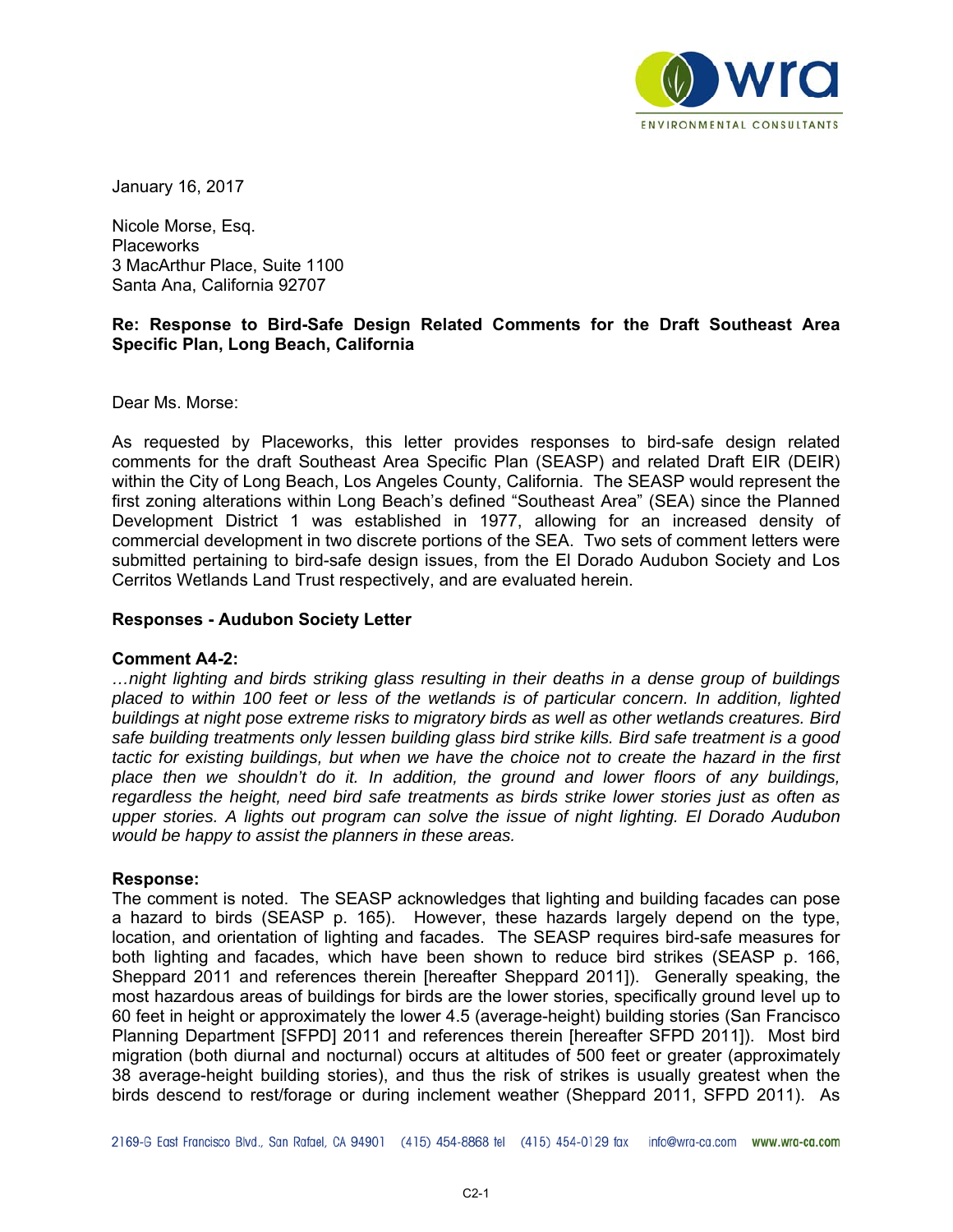such, the birds most susceptible to potential building strikes in the SEA are 1) locally resident species present throughout the year, and 2) migratory species that are using the SEA as stopover and/or wintering habitat, and may transit to/from and between habitat patches such as the Los Cerritos Wetlands Complex (LCWC). The bird-safe requirements in the SEASP recognize and are tailored to this context, requiring that building facades incorporate bird-safe treatments above the ground floor such that less than no more than 10% of the total area is untreated glazing (SEASP page 166). Most bird-safe guidance documents (e.g., SFPD 2011) recommend that such treatments occur up to a minimum of 60 feet in height, so the SEASP requirements actually go further (higher), i.e., to the maximum height of the proposed buildings. Regarding lighting, among other requirements, the SEAP stipulates that exterior lighting be shielded and downcast, and that interior lighting be minimized through the use of automated on/off systems. The SEASP also encourages building owners to follow bird-safe best practices and a lights out for birds regimen (SEASP page 167).

## **Comment A4-9:**

*A critical item that is not addressed in SEASP is that it is in the direct path of the Pacific Flyway. Cornell Lab of Ornithology, the National Audubon Society, the American Bird Conservancy, U.S. Fish and Wildlife Service, and FLAP Canada have determined that collisions with windows are a major factor in bird fatalities and accounts for nearly 1 billion deaths per year. Whether the building is a single story or a skyscraper birds will fly into windows, but logic follows that the more stories and glass the more bird strikes will occur. The Draft SEASP Developmental Plan 5.7 page 72 will allow for building heights of 7 stories or 75', which is 40' higher than current zoning. The additional windows and light emitting from windows will have a substantial negative impact on resident birds and those that utilize the Pacific Flyway. A better understanding of the detrimental repercussions from artificial night lighting can be gained by reading Ecological Consequence of Artificial Night Lighting; edited by Travis Longcore and Catherine Rich.*

### **Response:**

The comment is noted. The context of the Pacific flyway is discussed in DEIR. It should be made clear that this flyway includes much of western North America, including the entirety of the state of California. As such, the SEA is a relatively tiny piece of the flyway, which occurs on substantially broader spatial-scales and includes a variety of biomes and habitats. The portions of the SEA within which increased commercial development is proposed are already almost entirely developed. As such, the overall area(s) within the SEA that may be utilized by birds migrating and wintering along the flyway will remain essentially unchanged. Given the extent of urban development in the greater Long Beach area, it is recognized that the LCWC provides locally important habitat for birds using the flyway, and thus measures to minimize potential impacts to birds from future re-development are included in the SEASP. Please see the response to comment A4-2 for the remainder of the response.

# **Comment A4-16:**

*The Los Cerritos Wetlands is physically separated from Alamitos Bay, Ocean and beach by Pacific Coast Highway, 2nd Street, Studebaker, etc.* 

*The birds do not know our boundaries -- they fly between the wetlands, the bay, the river and the ocean. They fly between the buildings and just barely over the tops of 3.5 story buildings.*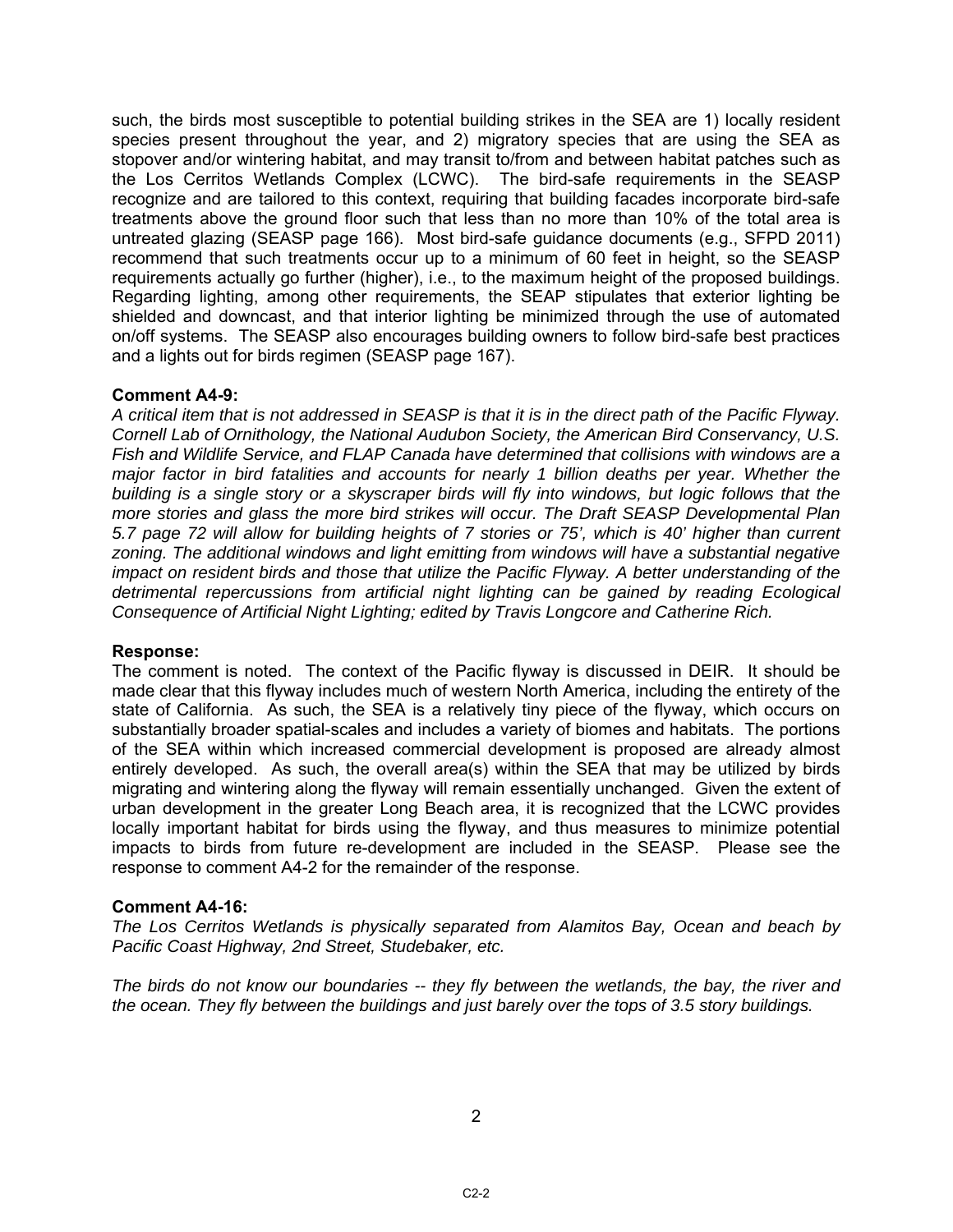### **Response:**

The comment is noted. It is recognized that birds presumably transit to/from and between existing habitat patches within the SEA. Regarding the height at which birds fly over buildings, those flying "*between…and just barely over the tops of 3.5 story buildings*" likely do so simply because they recognize the boundaries of the structures and are deliberately avoiding them (while minimizing the energy expenditure required to do so). The importance of birds being able to perceive the outline of solid structures (buildings) is recognized, and indeed the primary rationale for including bird-safe design requirements in the SEASP.

## **Responses – Los Cerritos Wetland Land Trust Letter**

## **Comment A7-10:**

*As LCWLT has noted in past comments submitted to the City, development within the area of southeast Long Beach contemplated by SEASP has the potential to disrupt circadian rhythms of wildlife in the Los Cerritos Wetlands and other adjacent areas, and to attract migratory birds to artificial light sources. Millions of migratory birds are killed each year after being attracted to artificial light sources. LCWLT appreciates SEASP's repeated emphasis on design, massing, setback, and bird safe treatments for buildings to be located near the Los Cerritos Wetlands and provides these comments to improve the Plan.* 

*First, references within SEASP itself must be revised to use the mandatory "shall" instead of the more permissive "should." (E.g., SEASP 7.2.3 (G), p. 154.)* 

### **Response:**

The comment is noted. Regarding artificial light sources and circadian rhythms, the zoning changes proposed apply almost entirely to areas that are currently developed, with existing commercial buildings and related artificial lighting sources for parking lots and streets. Birds present locally are presumably at least somewhat adapted to the artificial light emanating from the current developments and surrounding areas, which are highly urban/suburban and have been developed for decades. As is known, existing developments within the relevant portions of the SEA have not implemented bird-safe design elements and are not currently required to. It is recognized that additional development within these areas has the potential to increase the extent of lighting in the area on a localized scale, and the relevant requirements in the SEASP (related to lighting types, direction of illumination, etc.) are included for that reason.

Regarding verb usages in the SEASP, prominent bird-safe design measures indeed use "shall" and are binding. Examples include mandating that building exteriors have a large proportion of "treated" glass/glazing, and that building light be shield and directed downward (SEASP p. 166). Some bird-safe elements do occur as recommendations ("should"/"could"), primarily to encourage additional bird-safe practices while maintaining a balance between human use of the area and minimizing potential impacts to biological resources.

**Comment A7-11:** *Second, Guideline (E) of the "bird-safe lighting design" guidelines emphasizes the use of blue or green lights. (SEASP pp. 159-160.) The Guidelines should be modified to prohibit the use of blue lighting, which research shows may adversely impact wildlife. (See, http://www.takepart.com/article/2016/06/16/light-pollution-safe-people-wildlife, herein incorporated by reference.) Warm-white lights or filtered LEDs designed to minimize blue emissions should be required. Adverse impacts include more severe disruptions to circadian rhythms and increases in predation of some species beyond that seen with other wavelengths.* 

3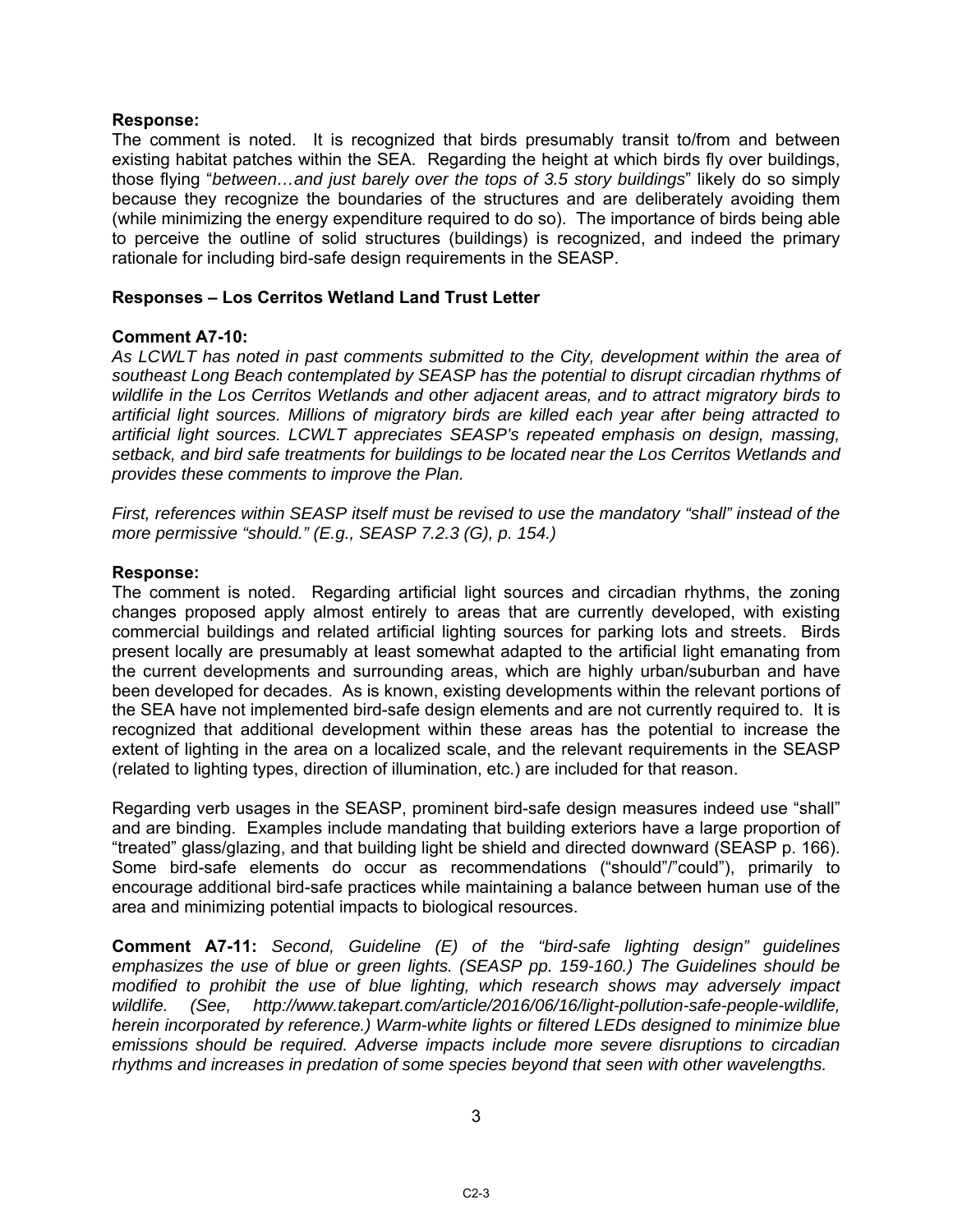## **Response:**

The comment is noted. The article cited in the comment is an advocacy piece that primarily discusses the disruption of circadian rhythms in humans as a result of LED lighting. Effects to wildlife are mentioned only briefly and within the context of general impacts due to artificial lighting; LED and blue lighting are not specifically addressed in this context. The current consensus among biologists regarding which light wavelengths may be more impactful on birds than others is somewhat mixed. However, a body of evidence suggests that green and blue lighting affects orientation in birds much less than red and white lighting, and as such the use of the former is encouraged (Sheppard 2011, Poot et al. 2008, SFPD 2011). The goal of the birdsafe design elements of the SEASP is to minimize the use of artificial night lighting overall in a manner that still allows for public safety and nocturnal use of the area by people.

## **Comment A7-12:**

*Third, SEASP must clarify how architectural lighting guidelines are to be interpreted with regard to the bird-safe lighting design guidelines. While the bird-safe lighting design guidelines specify that "Nighttime lighting shall be minimized to levels necessary to provide pedestrian security" (SEASP pp. 159-160), other provisions encourage use of special illumination "to highlight main building entrances and add interest to the building façade. Subtle lighting to accent the architecture and special architectural elements (such as distinctive rooftops) is encouraged." (SEASP p. 154.) What an architect considers subtle may be extremely harmful to wildlife. Additionally, SEASP provides that "lighting should augment pedestrian experience and encourage window shopping even when stores are closed" (SEASP p. 161), in direct conflict with the bird-safe lighting design guidelines. SEASP must be revised to ensure that the bird safe lighting design guidelines prevail over aesthetic guidelines.* 

## **Response:**

The comment is noted. The SEASP requires that all building lighting shall be designed to minimize spillage, e.g. shall be shielded and directed downward (SEASP p. 166). Such requirements conform to general bird-safe design guidelines (e.g., SFPD 2011, Sheppard 2011). As stated in the response to Comment A7-10, the zoning changes proposed apply almost entirely to areas that are currently developed, with existing commercial buildings and related artificial lighting sources for parking lots and streets. It is recognized that additional development within the relevant areas has the potential to increase the extent of localized lighting, and the relevant bird-safe design requirements in the SEASP are included for that reason.

### **Comment A7-13:**

*Fourth, the DEIR dismisses the Project's cumulative impacts related to nighttime lighting because nighttime lighting already exists in the developed portions of the SEASP area. (DEIR p. 5.4-39.) The area's existing nighttime lighting is already problematic for biological resources. Increasing the area's nighttime lighting will increase the adverse impacts of nighttime lighting. CEQA requires consideration of SEASP's cumulative impacts on nighttime lighting for precisely this reason. "One of the most important environmental lessons evident from past experience is that environmental damage often occurs incrementally from a variety of small sources." (Kings County Farm Bureau v. City of Hanford (1990) 221 Cal.App.3d 692.)* 

### **Response:**

The comment is noted. As stated in the response to Comment A7-10, the zoning changes proposed apply almost entirely to areas that are currently developed, with existing commercial buildings and related artificial lighting sources for parking lots and streets. It is recognized that additional development within the relevant areas has the potential to increase the extent of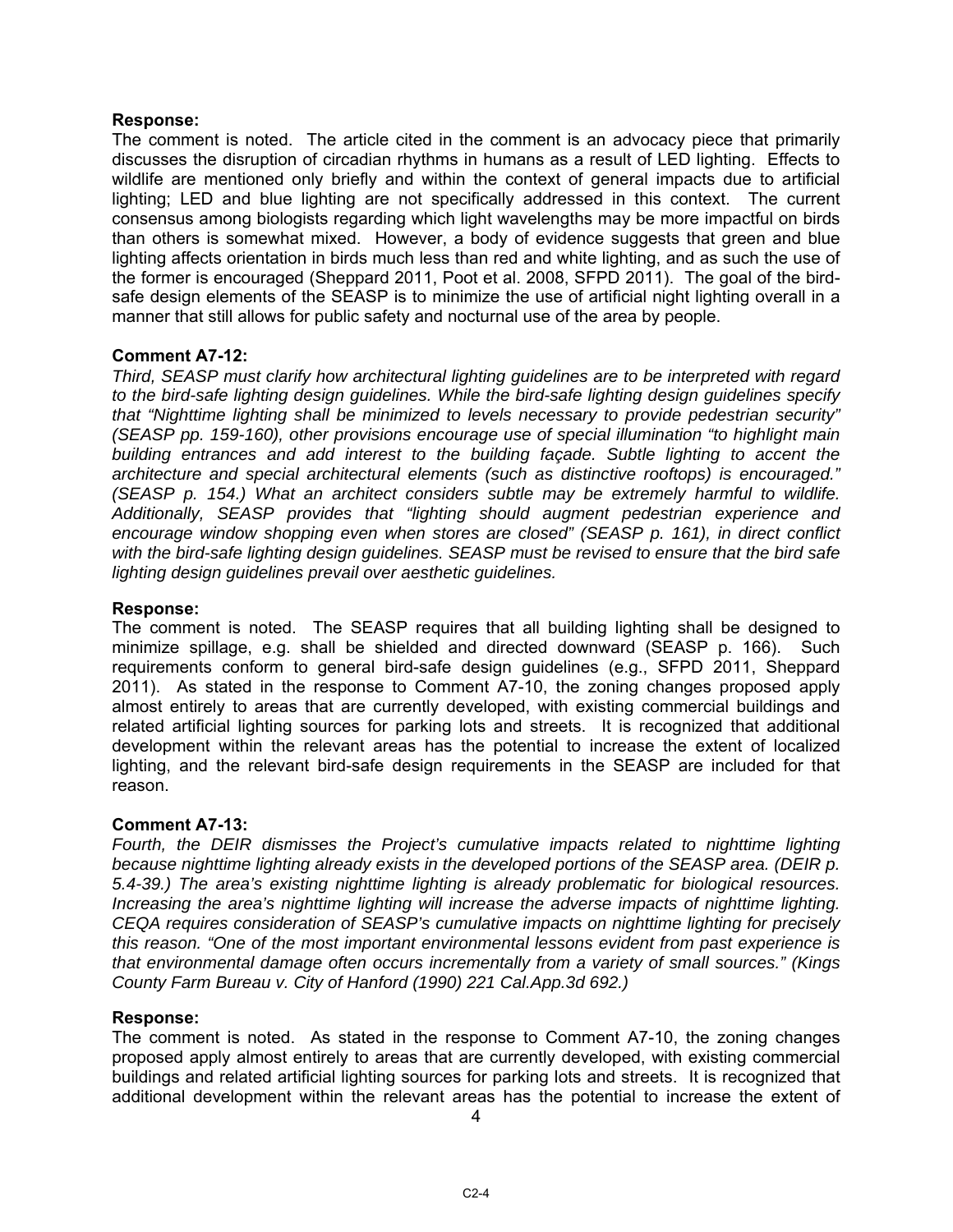localized lighting, and the relevant bird-safe design requirements in the SEASP are included for that reason.

## **Comment A7-50:**

*We agree with the requirements for bird safe treatments to all buildings that are developed through the buildout of SEASP. These measures are critical to avoid collisions for birds that are not only migrating along the Pacific Flyway, but also for birds that make daily aerial transits from Alamitos Bay, Colorado Lagoon, or Sims' Pond to Los Cerritos Wetlands. However, there are some concerns with building height close to Los Cerritos Wetlands, specifically within the Marketplace development along Shopkeeper Road. Multiple studies have been conducted on bird strikes with both short (<40m) and tall (>40m) buildings, buildings nearby densely vegetated areas, and buildings along bird migratory paths. A study on bird strikes from 1996 expressed concern with migrating birds facing risks wherever human-built structures occur along their migratory flight path, stating they are likely more vulnerable than resident birds to collisions and potentially fatal disorientation (Ogden, 1996). Several bird safe building guidelines for cities across the U.S. describe that the lower levels of a building are most hazardous, especially during the day due to the attractiveness of reflective surfaces of buildings with glass, but moderate height buildings between 50 and 500 ft can pose a threat to nocturnal migratory species that descend into vegetated areas to feed in the early hours of the morning (NY Audubon Society, 2007). A recent study by Gelb and Delacretaz found that a poorly planned 6 story building located nearby a densely vegetated area in New York City had the highest volume of bird mortality when compared to other buildings within the study (Gelb et al., 2009). Due to the high risk of building directly next to densely vegetated areas along a major migratory path, we recommend that each development is required to perform an animal movement study as part of the design of the building layout.* 

# **Response:**

The comment is noted. While the cited studies are recognized, the context of the studies does not apply to areas of proposed change in the SEASP. Please see the response to comment A7-10 regarding overall lighting in the rezoning area. Additionally, the undeveloped areas adjacent to the areas of proposed change are not densely vegetated in the same manner as the focal areas in the study by Gelb and Delacretaz (2009). The undeveloped portions of the SEA consist primarily of open areas with scattered palm trees and shrubbery amid short herbaceous and wetland vegetation, versus the urban parks with tall, mature trees in the aforementioned study. Please see response to comment A4-2 regarding the proposed plan's location along a major migratory path. It is recognized that birds may transit to/from and between patches of nearby habitat such as the LCWC, and the relevant bird-safe design requirements in the SEASP are included for this reason. It is assumed the birds using the LCWC may come and go from essentially any direction, and the bird-safe requirements and guidelines apply to all areas of proposed commercial zoning changes within the SEA (which are relatively discrete and largely contiguous). Therefore, specific animal movement studies for each building or individual development are not warranted.

Please feel free to contact me if you have any questions or require additional information.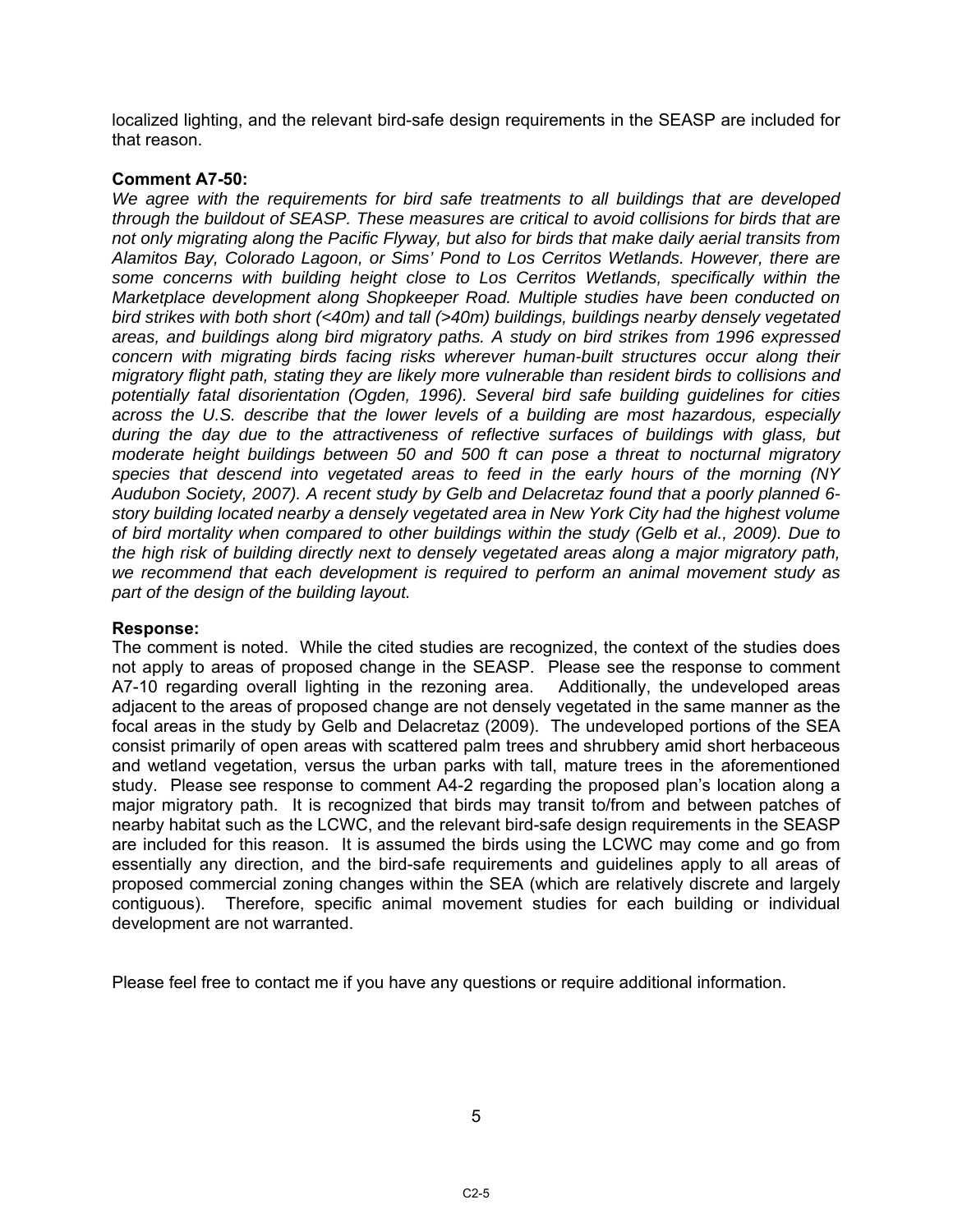Sincerely,  $\setminus$  $\overline{\phantom{0}}$  $\mathcal{L}_{\mathbf{a}}$ 

Jason Yakich Associate Wildlife Biologist yakich@wra-ca.com

**Ec:** Wendy Nowak, Placeworks